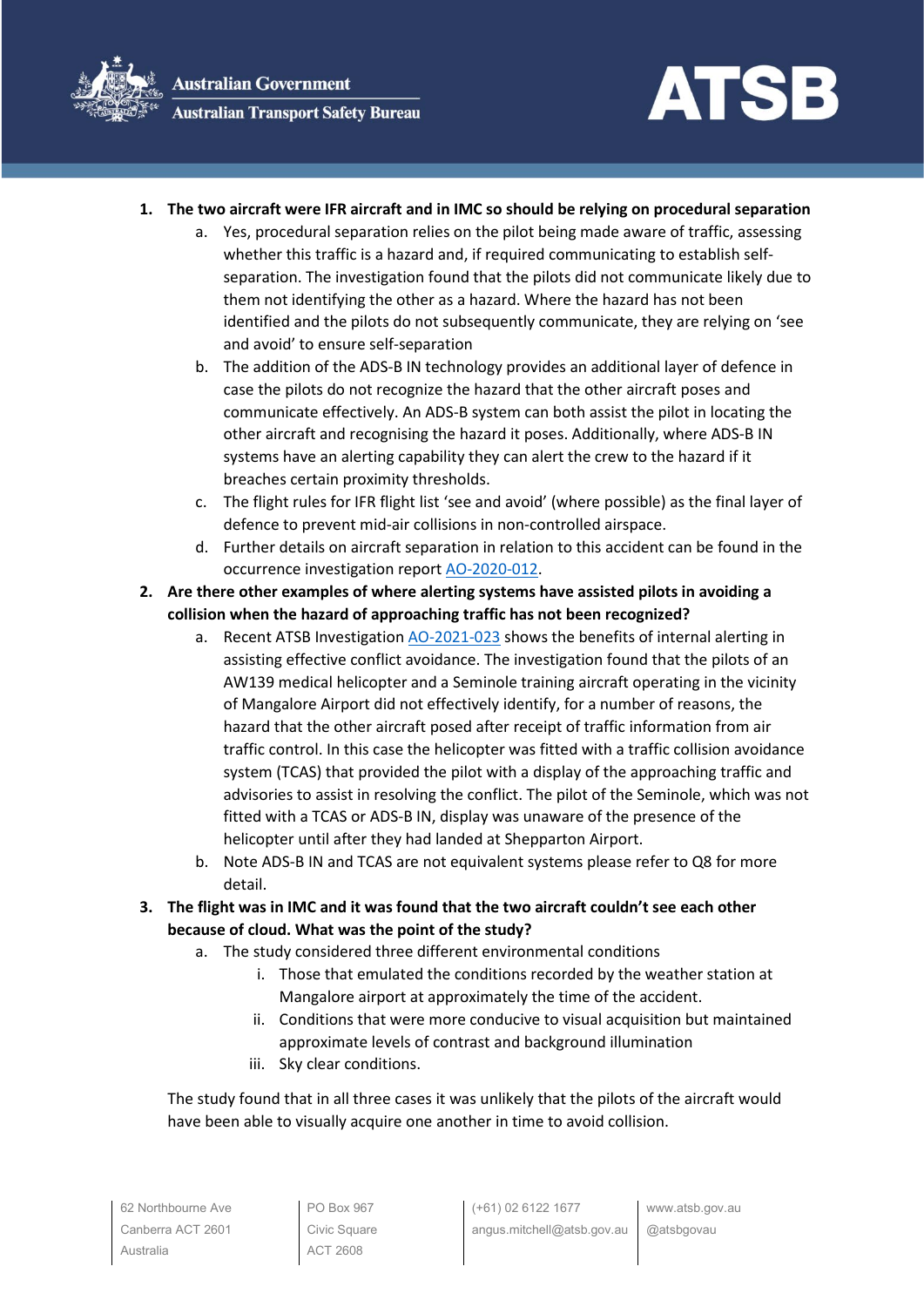- b. The study doesn't just apply to IFR pilots or aircraft, it is also important for those operating in VMC to be aware of the limitations of 'see and avoid' and to consider using the available technologies, such as ADS-B IN, to assist in self-separation.
- **4. As the pilots were operating IFR they were likely heads down and looking at the controls or instruments and not out the windscreen. How did the ATSB account for this?**
	- a. The study presents the opportunities for visual acquisition if the pilot was looking out of the windscreen the whole time, essentially a best-case scenario. As determined, even in this best-case scenario, it was unlikely that there would have been sufficient time to detect the approaching aircraft and maneuver to avoid the collision. Where the pilot is heads down the opportunity for detection would obviously be further reduced. This emphasises the importance of radio communication, the ADS-B IN system and its alerting capability. The ADS-B IN system does not require a pilot to be looking out the windscreen to identify traffic and if fitted with an aural alerting capability does not require the pilot to be looking at the device to identify conflict.
- **5. The pilot's head and eye position will be constantly moving, how did the ATSB account for this?**
	- a. Due to the large number of possible pilot head and eye positions, the ATSB was not able to account for each of them individually. The ATSB developed a matrix of eye positions and rotations that showed the effect that this movement has on the position and visibility of the target aircraft. The sensitivity analysis sections of the visibility study report look at examples of movement of the position and field of view and how these changes can affect the position of the target relative to the viewer aircraft's crew and the shielding by aircraft structure.

## **6. I have an aircraft how do I go about getting ADS-B IN.**

- a. There are two ways that you can have ADS-B IN, the first is to get a fully installed ADS-B IN system and display as demonstrated in the ATSB's animation. These are available from a range of manufacturers and can be installed by a relevantly licensed LAME. The second, is via the use an electronic flight bag (EFB) application and electronic conspicuity (EC) device combination to display ADS-B OUT equipped traffic. Note that if your aircraft is already ADS-B OUT equipped you will need to switch off any ADS-B OUT functionality on the EC device or purchase one that only has ADS-B IN capability. A list of approved EC's can be found on CASA's website, in the electronic conspicuity devices section, of the surveillance network and equipment page [here.](https://www.casa.gov.au/operations-safety-and-travel/airspace/communications-navigation-and-surveillance/surveillance-network-and-equipment)
- b. More detail about ADS-B fitment can be found on CASA's website and in Advisory Circular 91-23 [here](https://www.google.com/url?sa=t&rct=j&q=&esrc=s&source=web&cd=&ved=2ahUKEwjUpJWm1KH4AhVc2DgGHVMxBdIQFnoECDAQAQ&url=https%3A%2F%2Fwww.casa.gov.au%2Fads-b-enhancing-situational-awareness&usg=AOvVaw2KjpmcsKqcuaNVT2py34TM)

## **7. I have ADS-B OUT and IN do I still need to make radio calls?**

- a. Yes, radio communications remain the primary method of establishing selfseparation outside of controlled airspace. An ADS-B IN system is designed to assist pilots with situational awareness and allow radio communications to be more targeted and effective. Regardless of ADS-B equipage status all pilots should make radio calls required by relevant publications and to maintain self-separation.
- b. It is also important to remember that not all aircraft will be ADS-B IN and/or OUT equipped, nor are they required to be, and so effective radio communications and 'see and avoid' remain their defenses against mid-air collision.